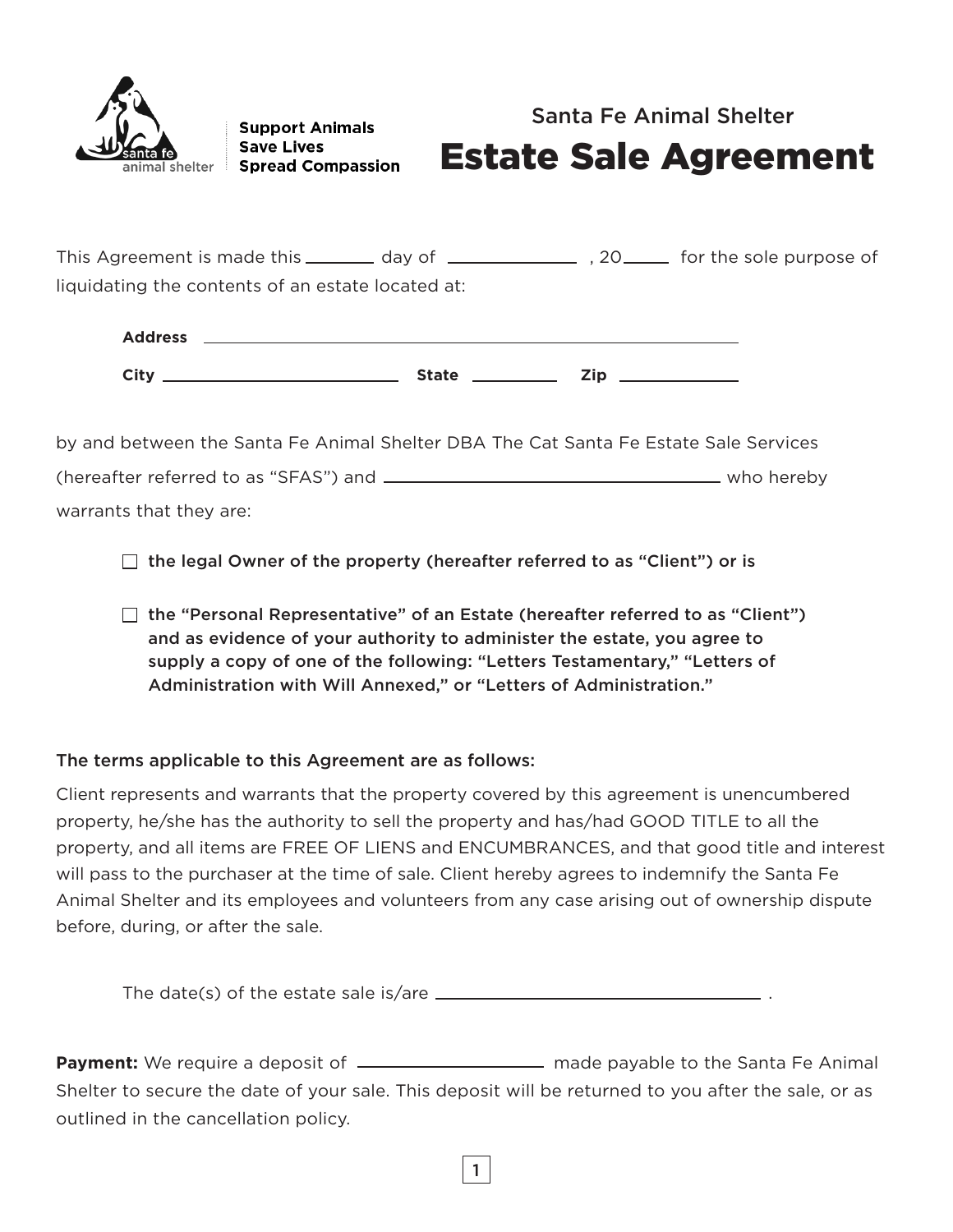• The Client will remove and pack all personal items from the premises prior to the sale that are not to be included in the sale. Larger items that cannot be moved will clearly be marked "sold" if they are not to be included in the sale.

• Once our staff begins onsite preparation for the sale, all items that remain on the premises will be included in the sale unless marked "sold" as above. If the Client removes any items after this point that are not marked as "sold", SFAS reserves the right to charge a 40% commission on the SFAS appraised value and reduce it from the client's portion of the net proceeds. This is to ensure that we can properly prepare and advertise for the sale, without having items removed at the last minute.

• SFAS is responsible for paying the advertising costs prior to the sale. This includes advertising on our website, email announcements to our loyal client list, and placing directional signs in appropriate places for locating the sale. Newspaper advertisements may be included for certain sales. Advertising costs will be subtracted from the gross proceeds.

• We will provide all of the resources needed to organize, display, research, price and sell the contents of the home in a professional and customer friendly atmosphere. Given our substantial experience in this area, we reserve the right to make all pricing decisions. If necessary, a professional appraiser may be hired to help determine fair pricing on particular items. Appraising costs will be subtracted from the gross proceeds.

• Throughout the liquidation process, your household contents that are unsellable will be donated or discarded. If we find anything of a personal nature or memory related, we will put them aside in a box for safekeeping. After the sale, all items that did not sell become the property of the Santa Fe Animal Shelter DBA The Cat Santa Fe thrift stores, or another well-suited non-profit organization, or they will be discarded. A donation receipt will be provided if applicable.

• If necessary, a dumpster(s) and/or trash hauling fee will be deducted from gross receipts from the sale.

• At the end of the sale SFAS will clear out all tables, equipment and supplies used for sale. Although we will make every effort to respect the property, SFAS is not responsible for any damaged or soiled carpets, floors, baseboards, walls, windows, counters, etc. that may occur in relation to the preparation of the sale, the sale itself, or removal of items post-sale.

• We will handle all cash and change needed for the sale. Checks are written out to the Santa Fe Animal Shelter on the day of the sale, and we are responsible for depositing them.

• No client or relative of the estate are to be present while the sale is being conducted. We understand this is a sensitive time for all family members involved and being present often makes the potential customers uncomfortable, which could result in fewer sales.

• We will appraise all items to be sold and mark prices on them using price stickers or tags. Merchandise will be marketed so that it receives the best price. Most items under \$2.00 will not be priced. Customers like to "bundle" these smaller items, and they will be priced at the checkout counter.

• We reserve the right to sell something to a customer before the sale in certain circumstances (collectibles, rare items, etc.) in order to get the best price for it.

• SFAS requests a house key, lockbox number or access through the garage while preparing for the sale.

#### **Proceeds will be handled as follows:**

SFAS retains 40% of the net proceeds + applicable gross receipts tax on the gross sales income, while the remaining portion is dispersed to the client. A check with your portion of the net proceeds will be mailed to you within 7 business days of the sale. We do not provide a written inventory, but will give you a list of the amounts items sold for.